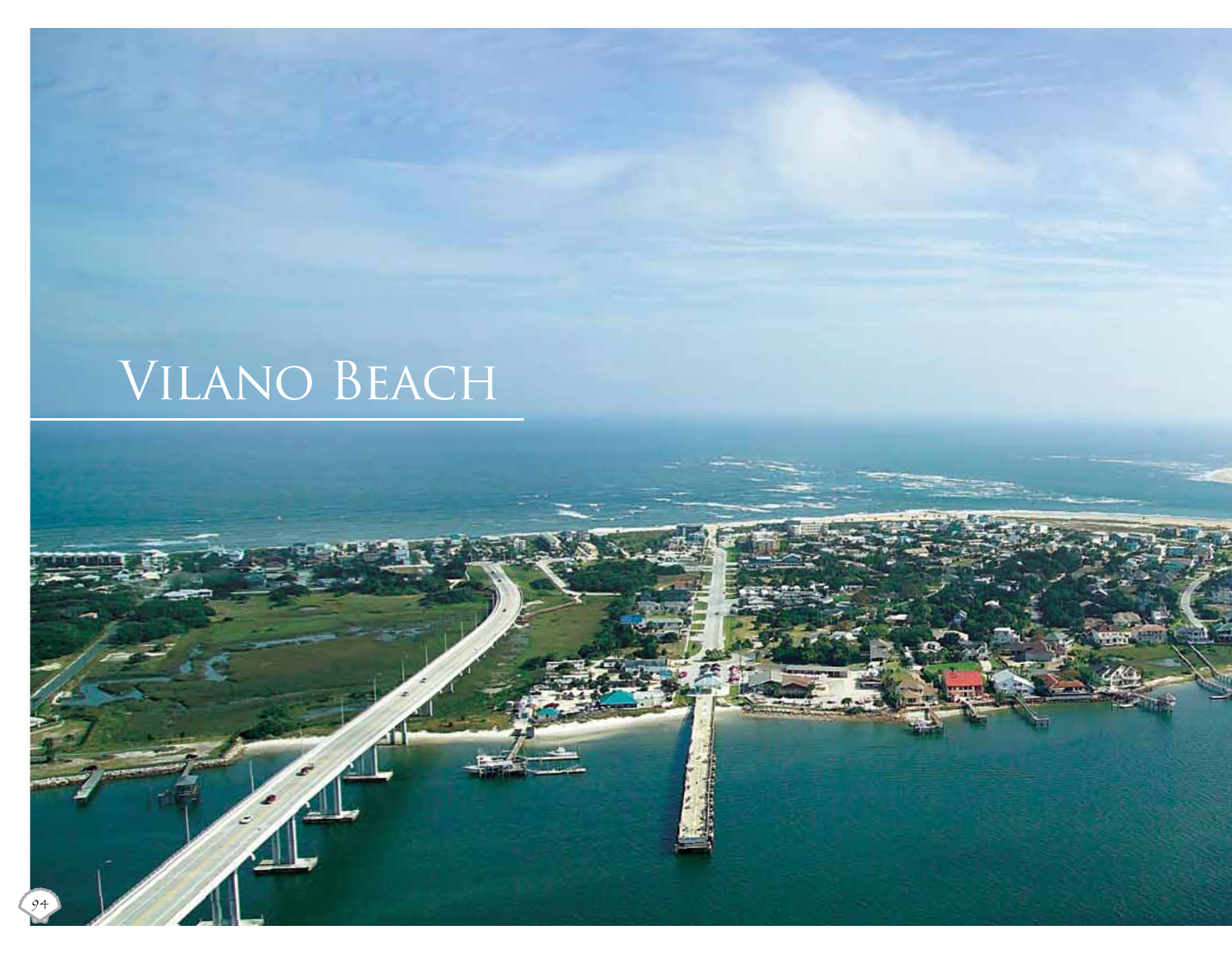### **Vilano Beach**

## **Community Snapshot**

**VISION:** "The visioning group developed individual broad statements for areas of focus which included: Land Use and the Environment, Infrastructure, Architectural Review, Culture and Leisure, and Governance."

**DESIGNATION:** 1999

**APPLICANTS:** North Shore Improvement Association and St. Johns County

**STATUS:** Active; Vilano Beach Waterfronts Florida Partnership is a sub-set of the North Shore Improvement Association.

**KEY ACCOMPLISHMENTS:** Received Sustainable Florida Best Practices Award from the Council for a Sustainable Florida; worked with St. Johns Board of County Commissioners to create a Community Redevelopment Area (CRA) and a special zoning overlay for Vilano Beach; with County partner, oversaw infrastructure improvements and installation of public art and upgrades to facilities at the waterfront fishing pier and purchased oceanfront property for a community center; obtained grant from Waterfronts Florida Partnership Program to develop business marketing plan, Town Center designs, and handbook for developers.

**CURRENT CHALLENGES:** The economy and the price of gasoline; need for volunteers.

#### **FLORIDA ASSESSMENT OF COASTAL TRENDS DATA:**

| <b>Public Dollars Contributed:</b>  | \$18.7 million |
|-------------------------------------|----------------|
| <b>Private Dollars Contributed:</b> | \$75,000       |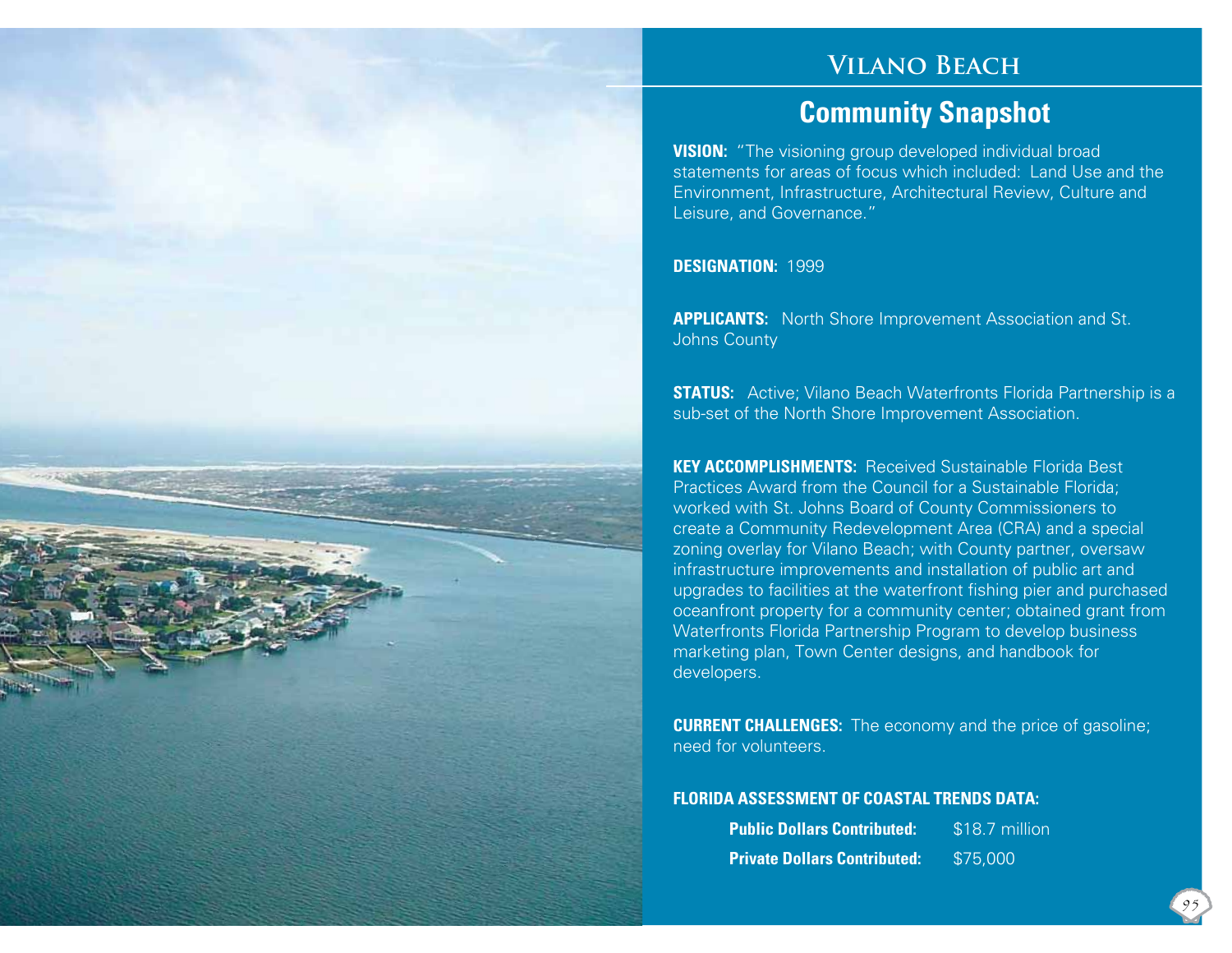# Vilano Beach



Vilano Beach, one of Florida's earliest land development communities, is flanked by the Atlantic Ocean on the east and the Intracoastal Waterway on the west. A cluster of mostly single-family homes and a smattering of small businesses are situated at the northern edge of the inlet to the Tolomato River, some two miles seaward of the historic City of St. Augustine.

The community was built in the 1920s by New York philanthropist August Heckscher and the St. Augustine & Atlantic Corporation. The oceanfront Grand Vilano Casino was the centerpiece at a time when a casino was a venue for entertainment, not gambling. The structure was known for its "monumental architecture, salt water swimming pool, and fine dining." The development failed in the Florida land bust circa 1926, and the Casino washed away in a Nor'easter in 1939 despite Heckscher's battle to protect it from the sea.

Vilano Beach transformed itself in the years following World War II as a string of small motels and restaurants grew up along then-SR A1A, catering to the newly mobile American public that arrived from the mainland by bridge. When the Florida Department of Transportation relocated SR A1A two blocks to the north to accommodate the ramp for a high-rise fixed span bridge, the community floundered, becoming a cul-de-sac of sorts with homes but little or no stable

businesses. While Vilano kept its community footprint, the new route sent travelers away from the community with little more than a glance before the turn to the beach road. Motels converted to long-term rentals and commerce withered.

Some of the buildings and a kind of large-scale memorabilia that gives a taste of "Old Florida" survive today. The historic 1950s sign at Haley's Motor Lodge Court — a comet — has been refurbished and reinstalled; the Blue Bird of Happiness — two orange balls and a beak stuck together to promote fresh Florida orange juice — came home the summer of 2008. It will be repainted and relocated in what promises to be Vilano's Town Center in the 21st century.

### The Vision

Vilano Beach is one of a series of residential developments lined up alongside SR A1A up to Ponte Vedra in northern St. Johns County. These unincorporated communities — working together as the North Shores Improvement Association (NSIA) — began development of a vision for the area in 1995 as part of a County initiative, spurred at least in part by rapid growth in the coastal areas. Accepted by the Board of County Commissioners in February 1999, the vision goals include:

- A town center and business district along Vilano Road (old SR A1A) from the Intracoastal Waterway to the Atlantic Ocean; and
- A focal point for recreation and special events at Vilano Pier at the waterway side and at Vilano Beach at the Atlantic side.

Just as importantly, the NSIA vision created a path for doing business with government, called for civic education of citizenry, and set out the initial list of partners to help implement their vision. Within months, the St. Johns County Commission applied for designation as a Waterfronts Florida Partnership Community.

### The Vilano Beach Waterfronts Florida Partnership

The Vilano Beach Waterfronts Florida Partnership was the first community without ties to the commercial fishing industry to receive assistance from the Waterfronts Florida Program. The review committee decision considered the economic loss imposed on the community by the state-supported re-alignment of A1A. For structure and practicality, the Waterfronts Committee was formed as a sub-group of the NSIA, a non-profit corporation, thereby expanding its options